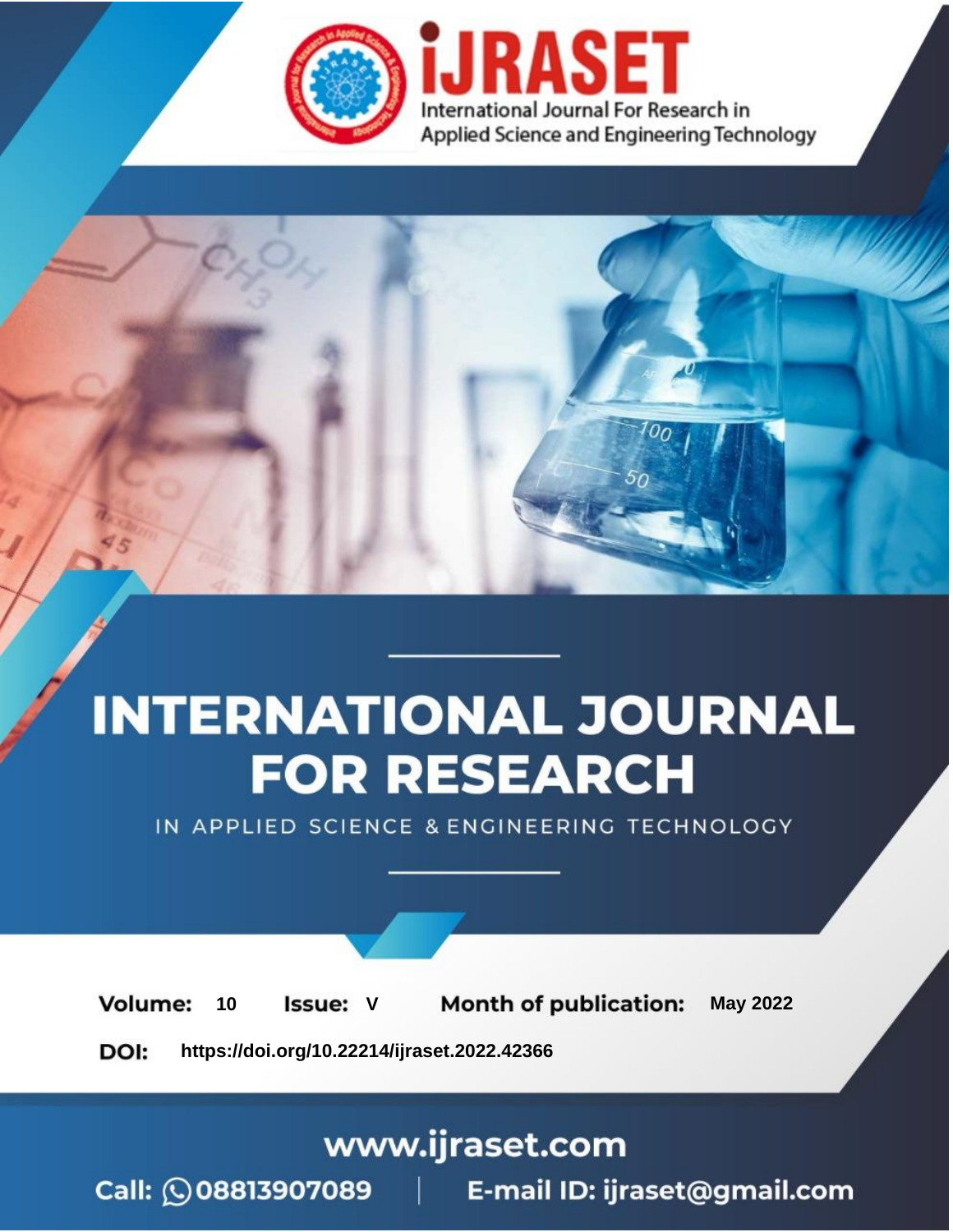### **Experimental Investigation on the Compressive Strength of Concrete by Curing With Saline Water and Normal Water**

Sudeepta Kumar Dutta<sup>1</sup>, Suraj Kumar Parida<sup>2</sup>, Abhisek Sutar<sup>3</sup>, Ankita Naik<sup>4</sup>, Abhijit Mangaraj<sup>5</sup> *1, 2, 3, 4 Student, Civil Engineering, Gandhi institute for technology, Bhubaneswar, Odisha, India <sup>5</sup>Professor, Department of Civil Engineering, Gandhi institute For Technology, Bhubaneswar, Odisha, India*

*Abstract: The main purpose of this study is to acknowledge and be aware of the dissimilarities of compressive strengths in concrete after being cured by normal and as well as by saline water. Here we will be figuring it out whether there is increment or decrement in compressive strengths and will also be determining whether salinity of water does have any effect on it! By doing this study we can deduce or arrive to a conclusion that how the civil infrastructures nearest to the sea coast would be affected and which measures should be adopted at that condition where there is scarcity of normal water and how can we diminish the consumptions of fresh water in curing using alternatives likes saline water or is there going to be any deleterious impact on concrete we will be witnessing that. Presently, concrete is most widely used construction material due to its good compressive strength and durability. It is estimated that the consumption of concrete in the world is around 12 billion tons every year. The strength and durability of concrete will be fully developed only if it is cured. Curing of concrete structure is essential if it is to perform the intended function over the design life of the structure. Concrete is needed to be provided with moisture for a minimum period of 28 days for good hydration and to attain desired strength. Any laxity in curing will badly affect the strength and durability of concrete. An area like sea side, or the area where saline water is available for the curing, is a scarcity of pure water where curing with normal water is difficult and in cases where large areas like pavements have to be cured. Keywords: Curing, Durability, Strength, Salt, Concrete, Saline water, Compressive Strength*

#### **I. INTRODUCTION**

Concrete is major building material used in construction. Concrete is used in large quantities due to its excellent structural performance and durability. Concrete is used for numerous purposes in construction such as construction of buildings, dams, foundations, highways, parking structures, pipes, and poles. Also, the use of concrete offshore drilling platforms and oil storage tanks is already on the increase. Concrete piers, decks, break-water, and retaining walls are widely used in the construction of harbors and docks. Floating offshore platforms made of concrete are also being considered for location of airports, power plants, and waste disposal facilities in order to relieve land from pressures of urban congestion and pollution. It is very tough to find an option for concrete in construction, which is durable and economic. The durability of concrete is generally regarded as its ability to resist the effects and influences of the environment, while performing its desired function. Concrete is a composite material composed mainly of water, aggregate, and cement. Water is an important ingredient of concrete as it actively participates in chemical reaction with cement. Proper curing of concrete structures is important to meet performance and durability requirements. In conventional curing this is achieved by external curing applied after mixing, placing and finishing.

#### **II. DIFFERENCES BETWEEN FRESH WATER AND SALINE WATER**

- *1) Salinity:* Salt water contains salt or sodium chloride fresh water may contain small amounts of salts , but not enough to be considered salt water. Ocean water has an average salinity of 3.5 % , That means there 35 grams of salt dissolved in every liter of sea water.
- *2) Density:* Salt water is denser than fresh water due to the sodium chloride dissolved in it . That means a specific volume of salt water is heavier than the same volume of fresh water.
- *3) Freezing Point:* Both the freezing and boiling points of ocean water differ from fresh water , but only the freezing point is of concern in nature.
- *4) Tonicity:* Salt water is hypertonic( having a higher osmotic pressure than a particular fluid) where as fresh water is hypotonic.( having lower osmotic pressure than a particular fluid) In order to ensure desired compressive strength, RCC fencing poles should be compacted with the help of plat from vibrator. Surface shall be uniform and free from voids. The concrete cover over the reinforcement shall not be less than 15mms.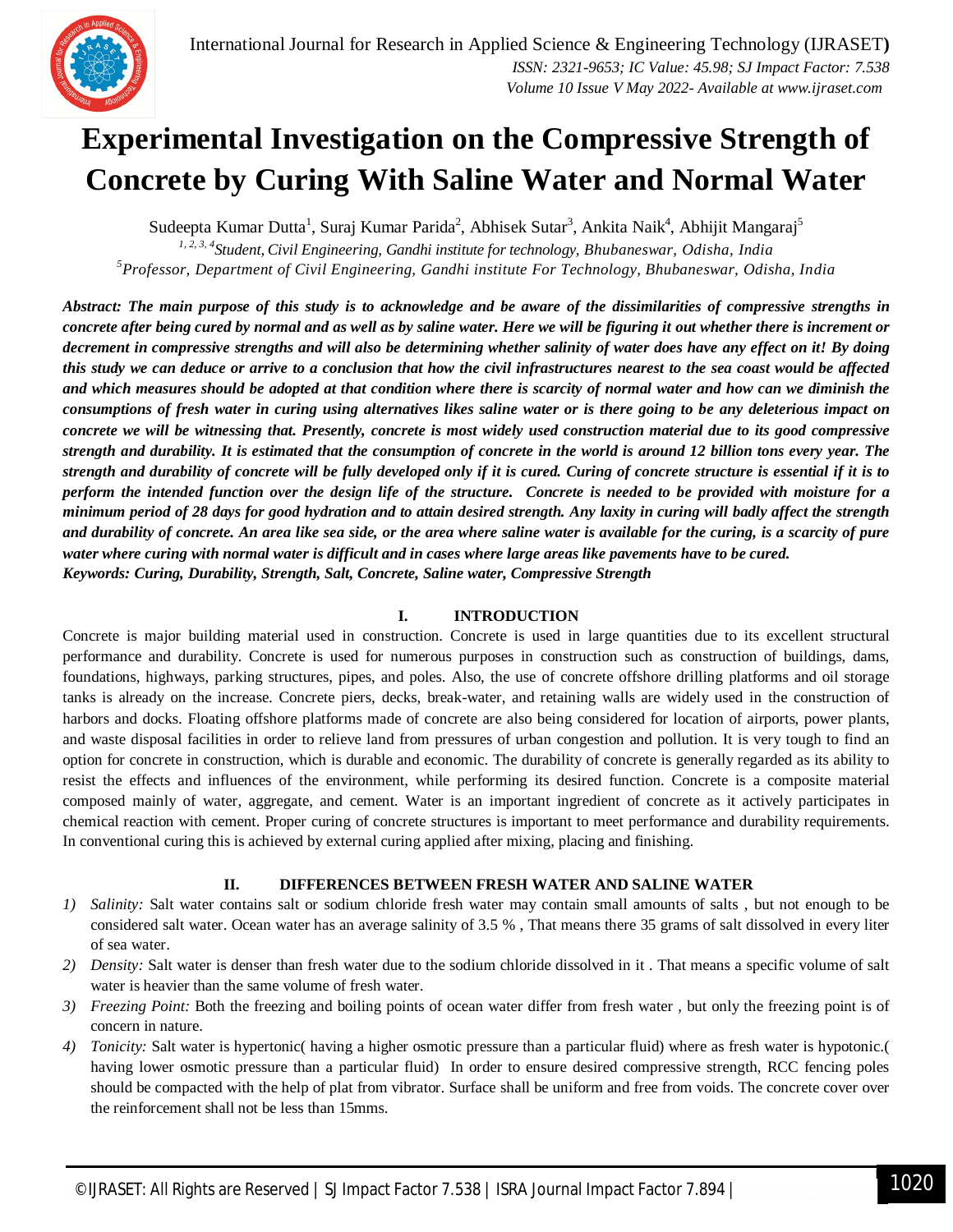

 *ISSN: 2321-9653; IC Value: 45.98; SJ Impact Factor: 7.538 Volume 10 Issue V May 2022- Available at www.ijraset.com*

#### **III. MATERIALS**

The detail of various required materials for the testing are following:-

- *1) Cement:* PPC (Ultratech cement) was used of 53 grade.
- *2) Coarse Aggregate:* Crushed granite stone aggregate size 40mm(60%) & 20mm(40%) were used confirming to IS 383-1970 we used. The specific gravity were found to be 2.83 for 20mm size of particle and 2.72 for 20mm size of particle.
- *3) Fine Aggregate:* The fine aggregate used in this investigation those sand which passing through 2.36mm sieve(2.36mm passing amd 1.8mm retain) with specific gravity of 2.65. IInd as per Indian standard specification.
- *4) Saline Water:* moderate saline water is used. This means that every kilogram (roughly one liter by volume) of saline water has approximately 35 grams of dissolved salts (Sodium (Na+) and Chloride (Cl−) ions). The cubes were prepared using 35 of salts in one liter of water.
- *5) Fresh Water:* Ordinary clean portable water free from suspended particles and chemical substances was used curing of concrete cubes cast with fresh water.



#### **IV. METHODOLOGY**

#### *A. Experimental System*

To investigate the effect of salt water on compressive strength of concrete, Concrete cubes were made, in which half of concrete cubes cast and cured with fresh water and remaining Concrete cubes were cast and cured with salt water. The amount of salt (NaCl) used in water was kept as 35g/liter. The concrete cube size measuring  $150\times150\times150$  mm in dimension was used. The batching of the concrete was carried out by weight. Mixture was proportioned for a target cube strength of 25N/mm2 and had a cementations material content of 372kg/m3, a fine aggregate content of 669.68kg/m3, a coarse aggregate content of 1230.6kg/m3 and a water cement ratio of 0.45. When the concrete was properly mixed using the salt water and fresh water respectively, the concrete cubes mould were filled to one third of their height and compacted 25 times. The cube mould were later filled to two third of their height and finally filled completely. In each of the layer, the concrete cubes were compacted 25 times respectively. The concrete cubes were cast and cured for 7, 14 and 28 days respectively.

| <b>Duration</b> | Strength |
|-----------------|----------|
| 1               | 16%      |
| 3               | 40%      |
| 7               | 65%      |
| 14              | 90%      |
| 28              | 99%      |

#### **V. COMPRESSIVE STRENGTH OF CONCRETE AT VARIOUS DURATION**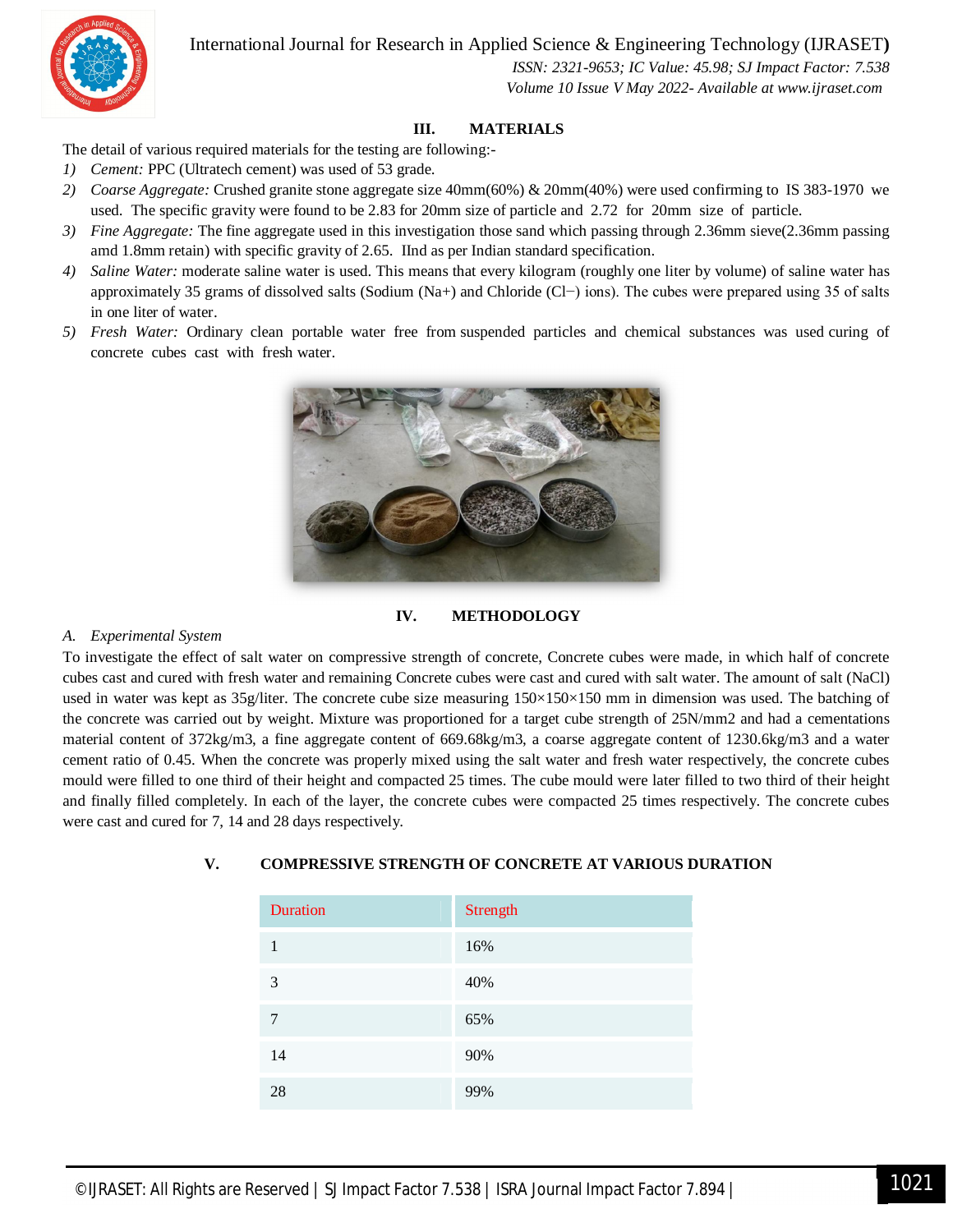

 *ISSN: 2321-9653; IC Value: 45.98; SJ Impact Factor: 7.538 Volume 10 Issue V May 2022- Available at www.ijraset.com*

#### **VI. MATERIAL CALCULATION**

Water cement ratio - 0.5% Assumption for 1cum concrete:- 1 bag of cement - 50kg weight of cement/density - 1440kg/m^3 Weight of water  $-0.5X50 = 25kg$  or liters #Means 1bag of cement required 25liters of water. For M25 - (1cum) Mix ratio- 1:1:2=4 Conversion wet vol. to dry vol.-1X1.54(54% of wet vol =1.54) Volume of cement=1/4X1.54=0.38m^3 Weight of cement=0.38X1440=554.4kg No. of bags=554.4/50=11.088~12 Weight of water=25X12=300kg or litres



#### **VII. RESULT AND DISCUSSION**

*A. (Curing By Normal Water)*

|                |                   | Compressive strength value             | Cross check whether   |
|----------------|-------------------|----------------------------------------|-----------------------|
| Cube           | load in CTM in KN |                                        |                       |
|                |                   | $=(LOAD/AREA)$ in N/mm2                | it's passed/failed    |
|                |                   | $670 \times 10^{3}/(150 \times 150)$   | $(25x65)$ /           |
| 1              | 670 KN            |                                        |                       |
|                |                   | $= 30.66$                              | $100 = 16.25 = 17(P)$ |
|                |                   |                                        | $(25x65)$ /           |
|                |                   | $450 \times 10^{3} / (150 \times 150)$ |                       |
| $\mathfrak{D}$ | 450KN             |                                        | $100 = 17$            |
|                |                   | $=20$                                  |                       |
|                |                   |                                        | (P)                   |
|                |                   |                                        | $(25x65)$ /           |
|                |                   | 490 x 10^3 /(150x150)                  |                       |
| 3              | 490KN             |                                        | $100 = 17$            |
|                |                   | $= 21.77$                              |                       |
|                |                   |                                        | (P)                   |
| (7DAYS)        |                   |                                        |                       |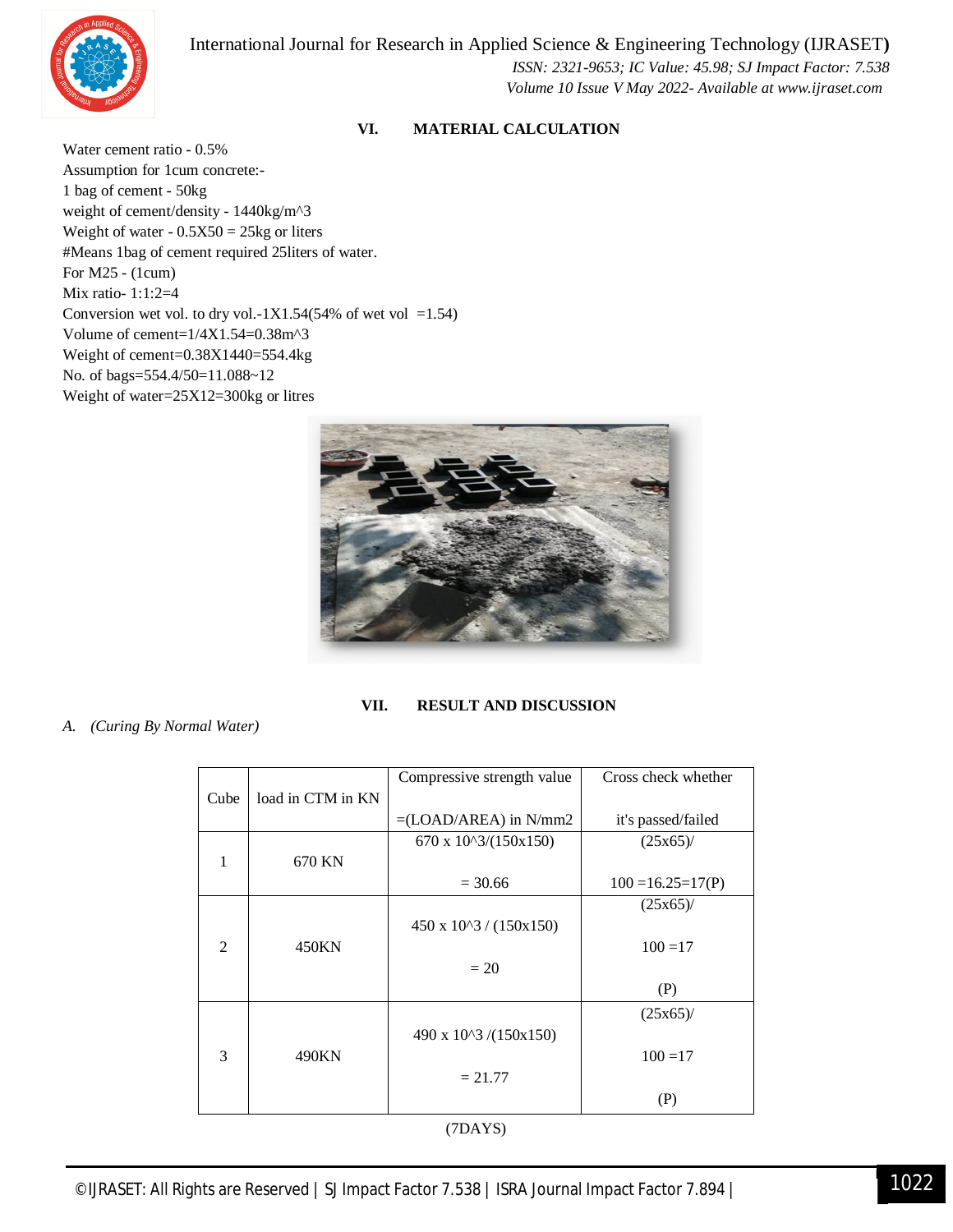

 *ISSN: 2321-9653; IC Value: 45.98; SJ Impact Factor: 7.538 Volume 10 Issue V May 2022- Available at www.ijraset.com*

| Cube           | load in CTM in KN | Compressive strength value | Cross check whether  |
|----------------|-------------------|----------------------------|----------------------|
|                |                   |                            |                      |
|                |                   | $=(LOAD/AREA)$ in N/mm2    | it's passed/failed   |
| $\overline{1}$ | 670 KN            | 670 x $10^{3}/(150x150)$   | $(25x90)/100 = 22.5$ |
|                |                   |                            |                      |
|                |                   | $= 29.77$                  | (P)                  |
| $\overline{2}$ | 680 KN            | 680 x $10^{3}$ / (150x150) | $(25x90)/100 = 22.5$ |
|                |                   |                            |                      |
|                |                   | $= 30.22$                  | (P)                  |
| 3              | 690 KN            | 690x $10^{3}/(150x150)$    | $(25x90)/100 = 22.5$ |
|                |                   |                            |                      |
|                |                   | $= 30.66$                  | (P)                  |
|                |                   |                            |                      |
|                |                   |                            |                      |
|                |                   |                            |                      |

#### (14 DAYS)

| Cube           | load in CTM in KN | Compressive strength value<br>$=(LOAD/AREA)$ in N/mm2 | Cross check whether<br>it's passed/failed |
|----------------|-------------------|-------------------------------------------------------|-------------------------------------------|
| $\mathbf{1}$   | 730 KN            | 730 x 10^3 /(150x150)<br>$= 32.44$                    | $(25x99)/100 = 24.75-25$<br>(P)           |
| $\overline{2}$ | 740 KN            | 740 x 10^3/ (150x150)<br>$= 32.88$                    | $(25x99)/100 = 24.75-25$<br>(P)           |
| 3              | 710 KN            | 710 x 10^3/(150x150)<br>$= 31.55$                     | $(25x99)/100 = 24.75 - 25$<br>(P)         |

(28 DAYS)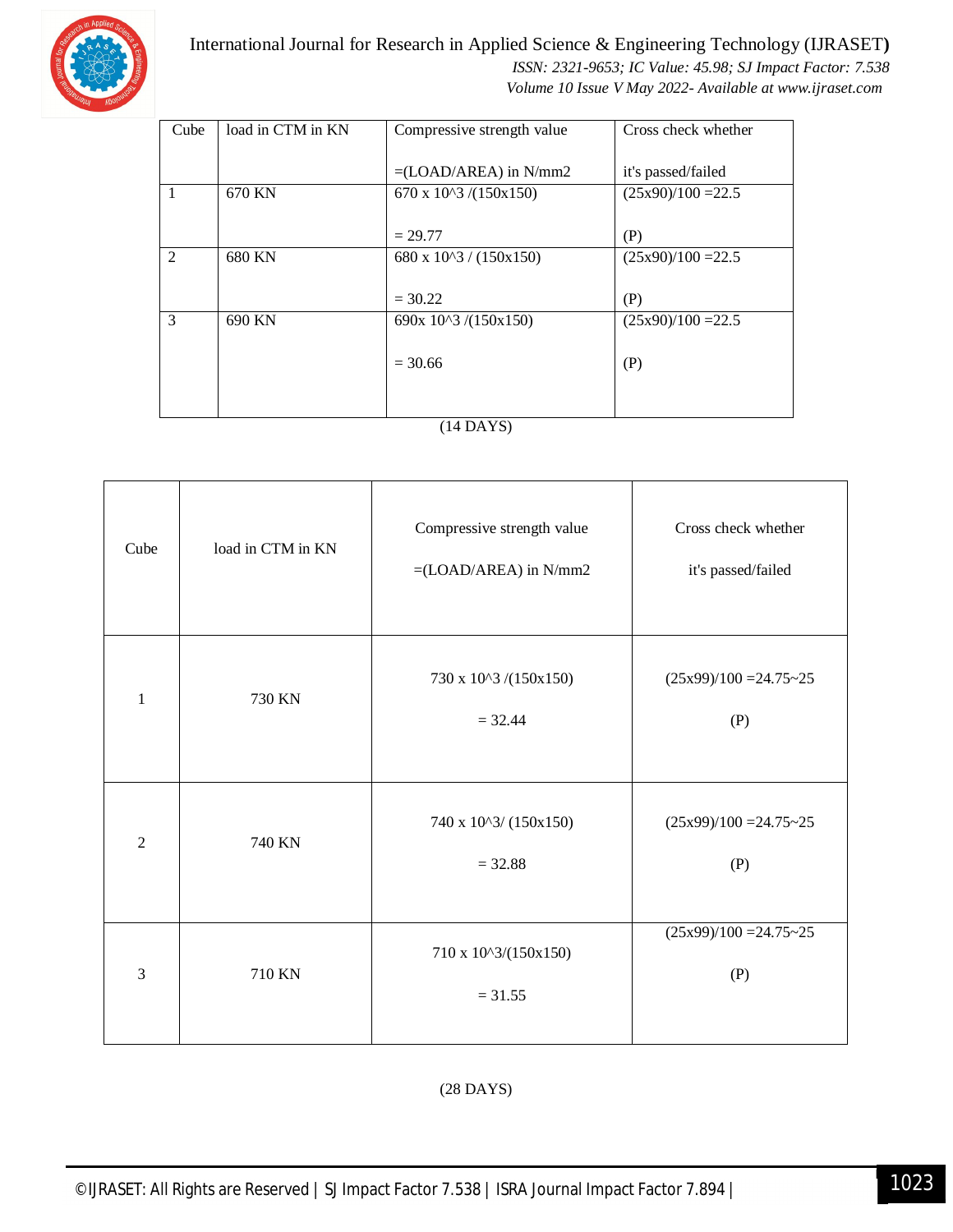

*B. (Curing Saline Water)* 

| Cube | load in CTM in KN | Compressive strength value                  | Cross check whether   |
|------|-------------------|---------------------------------------------|-----------------------|
|      |                   | $=(LOAD/AREA)$ in N/mm2                     | it's passed/failed    |
|      |                   |                                             |                       |
| 1    | 400 KN            | $400 \times 10^{3}/(150 \times 150)$        | $(25x65)/100 = 16.25$ |
|      |                   | $= 17.77$                                   | (P)                   |
|      |                   |                                             |                       |
| 2    | 360 KN            | 360 x $10^{3}/(150x150)$                    | $(25x65)/100=17$      |
|      |                   | $= 16$                                      | (F)                   |
|      |                   |                                             |                       |
| 3    | 410 KN            | $410 \times 10^{3}/(150 \times 150) = 18.2$ | $(25x65)/100=17$      |
|      |                   |                                             | (P)                   |

(7DAYS)

| cube           | Load       | Compressive strength value | Cross check whether       |
|----------------|------------|----------------------------|---------------------------|
|                | in         |                            |                           |
|                | <b>CTM</b> | $=(LOAD/AREA)$ in N/mm2    | it's passed/failed        |
|                | in         |                            |                           |
|                | KN         |                            |                           |
|                |            |                            |                           |
|                |            |                            |                           |
| $\mathbf{1}$   | 500        | 500 x 10^3/150x150         | $(25 \times 90)/100=22.5$ |
|                | KN         |                            |                           |
|                |            | $=22.22$                   |                           |
|                |            |                            |                           |
|                |            |                            |                           |
| $\overline{2}$ | 360        | 360 x 10^3/150x150         | 22.5                      |
|                | KN         |                            |                           |
|                |            | $=16$                      |                           |
|                |            |                            |                           |
|                |            |                            |                           |
|                |            |                            |                           |
| 3              | 430.5      | 430.5 x 10^3/150 x 150     | 22.5                      |
|                | KN         |                            |                           |
|                |            |                            |                           |
|                |            | $=19.13$                   |                           |
|                |            |                            |                           |

(14 DAYS)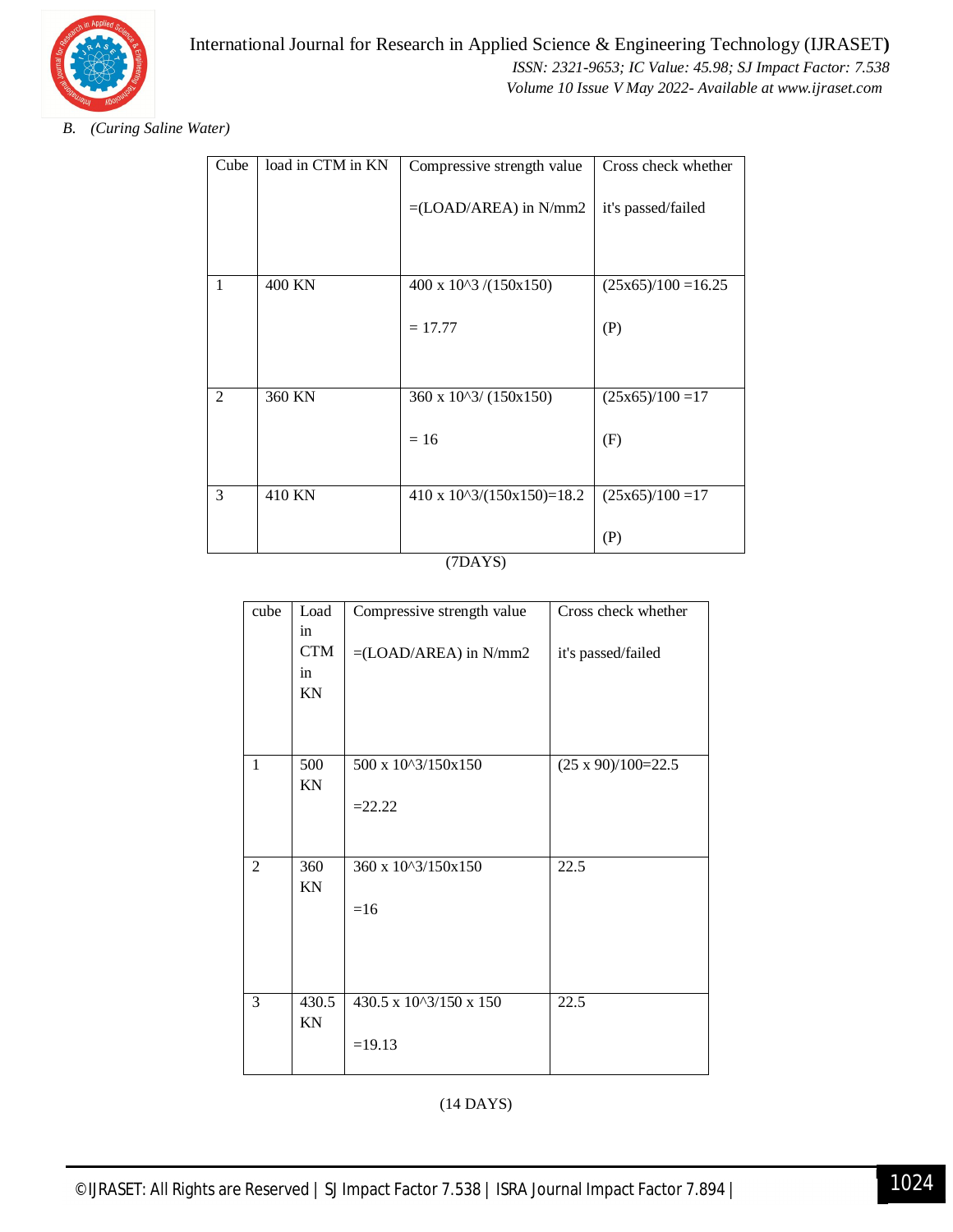

 *ISSN: 2321-9653; IC Value: 45.98; SJ Impact Factor: 7.538 Volume 10 Issue V May 2022- Available at www.ijraset.com*

| cube | Load       | Compressive strength value  | Cross check whether       |  |
|------|------------|-----------------------------|---------------------------|--|
|      | in.        |                             |                           |  |
|      | <b>CTM</b> |                             | it's passed/failed        |  |
|      | in KN      | $=(LOAD/AREA)$ in N/mm      |                           |  |
|      |            | 2                           |                           |  |
| 1    | 735K       | $735X10^{3}/150X150 = 37.2$ | $(25 \times 99)/100=24.5$ |  |
|      | N          |                             |                           |  |
|      |            |                             | ~25                       |  |
| 2    | 703K       | 31.24                       | 25                        |  |
|      | N          |                             |                           |  |
|      |            |                             |                           |  |
|      |            |                             |                           |  |
| 3    | 705K       | 31.33                       | 25                        |  |
|      | N          |                             |                           |  |
|      | (28 DAYS)  |                             |                           |  |

#### **VIII. CONCLSION**

The following conclusions are drawn from the experimental investigations Cubes were cast and cured in fresh water and in salt water as per the relevant IS code of practice. The cubes were tested at different ages i.e. 7,14 and 28 days.

Based on the result following conclusion can be drawn:-

- *1*) The strength of concrete cubes cast and cured in fresh water at 7,14 and 28 days was found as 27.23N/mm2, 30.21N/mm2 and 32.92N /mm2 respectively.
- *2)* The strength of concrete cubes cast and cured in salt water at 7,14 and 28 days was found as 17.32N/mm2 , 19.11N/mm2 and 34.71 N /mm2 respectively.

So concrete mix and cured normal water have a higher compressive , tensile flexure and bond strengths than concretes mixed and cured in saline water in early ages at 7 and 14 days. The strengths after 28 days for concrete mixes mixed and cured in fresh water increased in a gradual manner.

#### **REFERENCES**

- [1] Akinkurolere, O. O., Jiang, C and Shobola O. M. (2007) "The Influence of Salt Water on the Compressive Strength of Concrete", Journal of Engineering and Applied Sciences, Vol. 2 No. 2, pp. 412 - 415.
- [2] Akinsola Olufemi Emmanuel., Fatokun Ajibola Oladipo & Ogunsanmi Olabode E., (2012) "Investigation of salinity effect on compressive strength of reinforced Concrete", Journal of Sustainable Development; Vol. 5, No. 6; Published by Canadian Center of Science and Education.
- [3] Bella, M., & Fabuss, T. (1989). Properties of Seawater. 1st Edition Academic Press Boston.
- [4] Bryant, M. (1964). Effects of Seawater on Concrete. Miscellaneous paper no 6-690, U.S. Army Engineers, Waterways experiment station, Corps of Engineers, Vicks berg, Mississippi.
- [5] E. M. Mbadike (2011),"Effect of salt water in the production of concrete", Nigerian Journal of Technology, Vol. 30, No. 2
- [6] Falah M. Wegian; (2010), "Effects of sea water for mixing and curing on structural concrete Studies", The IES Journal Part A: Civil & Structural Engineering, Vol .3, No.4, pp 235 – 243.
- [7] Gani, S.J. (1997). Cement and concrete (1st Ed) Chapman & Halls. Pp:149-169.
- [8] Gayner. J.F.C. (1979) "Concrete in hot climates". Precast concrete Vol.10,No.4,pp.169-172.
- [9] Hoff, G.C. (1991). Durability of offshore and marine concrete structures; 2nd international conference, 1991 pp.33-64.
- [10] Kaushik, S. K. and Islam S. (1995), "Suitability of seawater for mixing structural concrete exposed to a marine environment", Cement & concrete composites, Vol.17, No.3, pp.177-185.